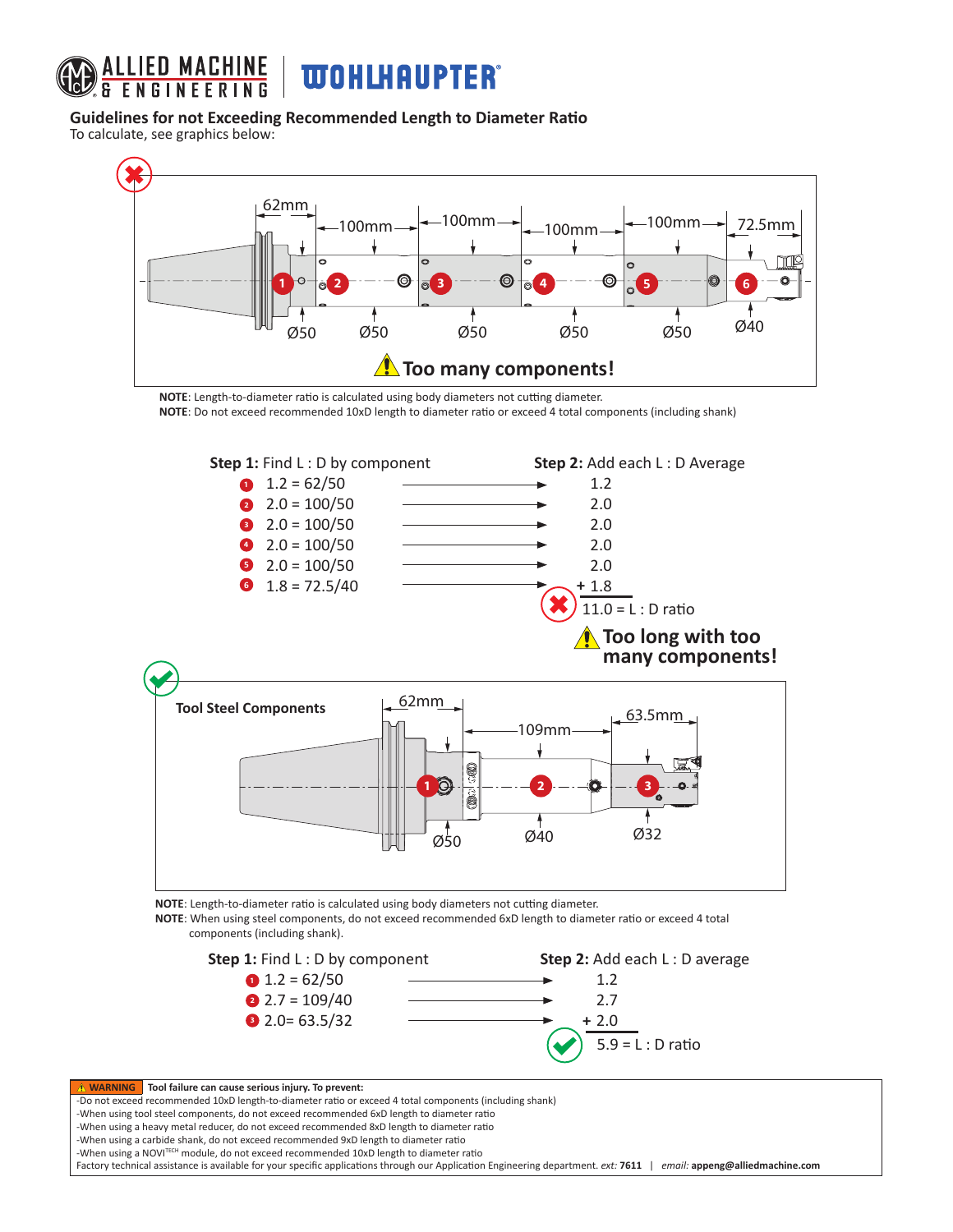

## **Guidelines for not Exceeding Recommended Length to Diameter Ratio**

To calculate, see graphics below:



**NOTE**: Length-to-diameter ratio is calculated using body diameters not cutting diameter.

**NOTE**: When using a heavy metal reducer, do not exceed recommended 8xD length to diameter ratio or exceed 4 total components (including shank).





**NOTE**: Length-to-diameter ratio is calculated using body diameters not cutting diameter.

**NOTE**: When using carbide shank components, do not exceed recommended 9xD length to diameter ratio or exceed 4 total components.



**Tool failure can cause serious injury. To prevent:** -Do not exceed recommended 10xD length-to-diameter ratio or exceed 4 total components (including shank) -When using tool steel components, do not exceed recommended 6xD length to diameter ratio -When using a heavy metal reducer, do not exceed recommended 8xD length to diameter ratio -When using a carbide shank, do not exceed recommended 9xD length to diameter ratio -When using a NOVITECH module, do not exceed recommended 10xD length to diameter ratio Factory technical assistance is available for your specific applications through our Application Engineering department. *ext:* **7611** | *email:* **appeng@alliedmachine.com**